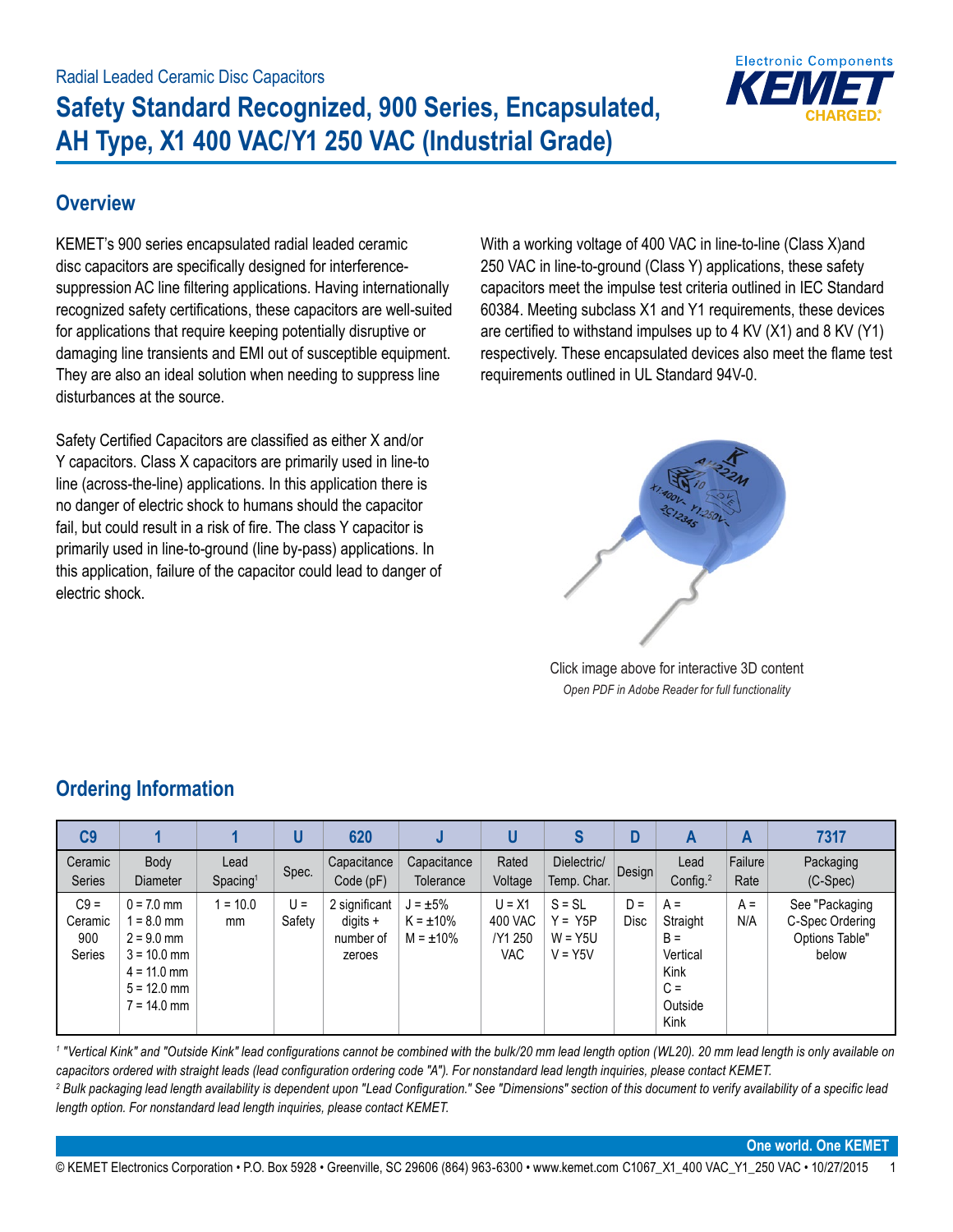

# **Packaging C-Spec Ordering Options Table**

| <b>Packaging Type</b> | <b>Lead Length</b><br>$(mm)^{2,3}$                                              | <b>Packaging</b><br><b>Ordering Code (C-Spec)</b> |
|-----------------------|---------------------------------------------------------------------------------|---------------------------------------------------|
| Ammo Pack             | 20.0 +1.5/-1.0 (straight leads)<br>18.0 +2.0/-0 (preformed leads <sup>1</sup> ) | 7317                                              |
|                       | $3.0 \pm 1.0$                                                                   | <b>WL30</b>                                       |
|                       | $3.5 \pm 1.0$                                                                   | <b>WL35</b>                                       |
|                       | $4.0 \pm 1.0$                                                                   | <b>WL40</b>                                       |
| <b>Bulk Bag</b>       | $4.5 \pm 1.0$                                                                   | <b>WL45</b>                                       |
|                       | $5.0 \pm 1.0$                                                                   | <b>WL50</b>                                       |
|                       | 20.0 minimum                                                                    | <b>WL20</b>                                       |

*1 Preformed (crimped) lead configurations include vertical kink, outside kink and inside kink. See "Lead Configurations" and "Ordering Information" sections of this document for further details.*

*2 "Vertical Kink", "Outside Kink" and "Inside Kink" lead configurations cannot be combined with the bulk/20 mm lead length option (WL20). 20 mm lead length is only available on capacitors with straight leads (lead configuration ordering code "A"). For nonstandard lead length inquiries, please contact KEMET.*

*3 Bulk packaging lead length availability is dependent upon "Lead Configuration" and "Lead Spacing." See "Dimensions" section of this document to verify availability of a specific lead length option. For nonstandard lead length inquiries, please contact KEMET.*

#### **Benefits**

- Safety Standard Recognized (IEC 60384-14)
- Reliable operation up to 125°C
- Class X1/Y1
- 10 mm lead spacing
- Lead (Pb)-free and RoHS Compliant
- Halogen Free
- Capacitance offerings ranging from 10 pF up to 10 nF
- Available capacitance tolerances of  $\pm 5\%$ ,  $\pm 10\%$ , and  $\pm 20\%$
- High reliability
- Preformed (crimped) or straight lead configurations
- Non-polar device, minimizing installation concerns
- 100% pure matte tin-plated lead finish allowing for excellent solderability
- Encapsulation meets flammability standard UL 94V–0

## **Applications**

Typical applications include:

- Line-to-line (Class X) filtering
- Line-to-ground (Class Y) filtering
- Antenna coupling
- Primary and secondary coupling (switching power supplies)
- Line disturbances suppression (motors and motor controls, relays, switching power supplies, and inverters)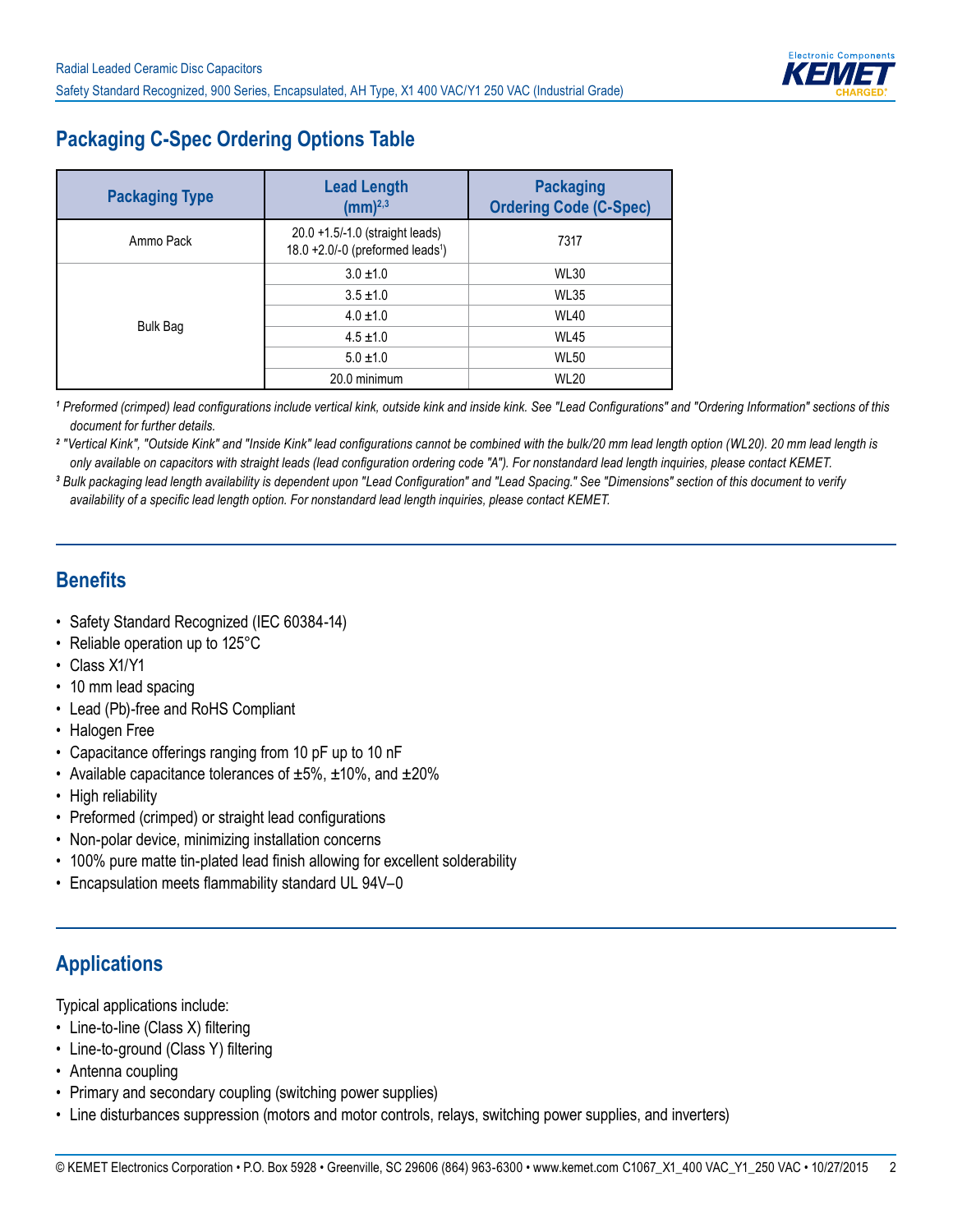

## **Lead Configurations**



#### **Dimensions – Millimeters**

|                                     | <b>Lead</b>                                     | $\mathbf{s}$                  | <b>Lead</b>                        |                                 | LL                    | <b>Packaging</b>                                      | D                                 | т                                  | F                   |  |
|-------------------------------------|-------------------------------------------------|-------------------------------|------------------------------------|---------------------------------|-----------------------|-------------------------------------------------------|-----------------------------------|------------------------------------|---------------------|--|
| <b>Lead</b><br>Config.              | Config.<br><b>Ordering</b><br>Code <sup>1</sup> | <b>Lead</b><br><b>Spacing</b> | <b>Spacing</b><br><b>Tolerance</b> | <b>Packaging</b><br><b>Type</b> | <b>Lead</b><br>Length | <b>C-Spec</b><br><b>Ordering</b><br>Code <sup>2</sup> | <b>Body Diameter</b><br>(Maximum) | <b>Body Thickness</b><br>(Maximum) | <b>Lead</b><br>Dia. |  |
|                                     |                                                 |                               |                                    | Ammo Pack                       | $20.0 + 1.5/-1.0$     | 7317                                                  |                                   |                                    |                     |  |
|                                     |                                                 |                               |                                    |                                 | $3.0 \pm 1.0$         | <b>WL30</b>                                           |                                   |                                    |                     |  |
| Straight                            | A                                               | 10.0                          | ±1.0                               |                                 | $4.5 \pm 1.0$         | <b>WL45</b>                                           |                                   |                                    |                     |  |
|                                     |                                                 |                               |                                    | <b>Bulk</b>                     | $5.0 \pm 1.0$         | <b>WL50</b>                                           |                                   | $0.5 \pm 0.1$                      |                     |  |
|                                     |                                                 |                               |                                    |                                 | 20.0 minimum          | <b>WL20</b>                                           |                                   |                                    |                     |  |
|                                     |                                                 |                               |                                    | Ammo Pack                       | $18.0 + 2.0 - 0$      | 7317                                                  | See Table 1 - "Product Ordering   |                                    |                     |  |
| <b>Vertical Kink</b><br>(Preformed) | B                                               | 10.0                          | ±1.0                               |                                 | $3.5 \pm 1.0$         | <b>WL35</b>                                           | Codes and Ratings"                |                                    |                     |  |
|                                     |                                                 |                               |                                    | <b>Bulk</b>                     | $4.0 \pm 1.0$         | <b>WL40</b>                                           |                                   |                                    |                     |  |
|                                     |                                                 |                               |                                    | Ammo Pack                       | $18.0 + 2.0/-0$       | 7317                                                  |                                   |                                    |                     |  |
| Outside Kink                        | C                                               |                               | ±1.0                               |                                 | $3.5 \pm 1.0$         | <b>WL35</b>                                           |                                   |                                    |                     |  |
| (Preformed)                         |                                                 | 10.0                          |                                    | <b>Bulk</b>                     | $4.0 \pm 1.0$         | <b>WL40</b>                                           |                                   |                                    |                     |  |
|                                     |                                                 |                               |                                    |                                 | $5.0 \pm 1.0$         | <b>WL50</b>                                           |                                   |                                    |                     |  |

*1 Lead Configuration is identified in the 13th character of the ordering code. See "Lead Configuration" and "Ordering Information" sections of this document for further details.*

*2 The "Packaging C-Spec" is a 4-digit numeric or alphanumeric code which identifies both the packaging type and lead length requirement. When ordering, this*  code must be included in the 15<sup>th</sup> through 18<sup>th</sup> character positions of the ordering code. See "Ordering Information" section of this document for further details.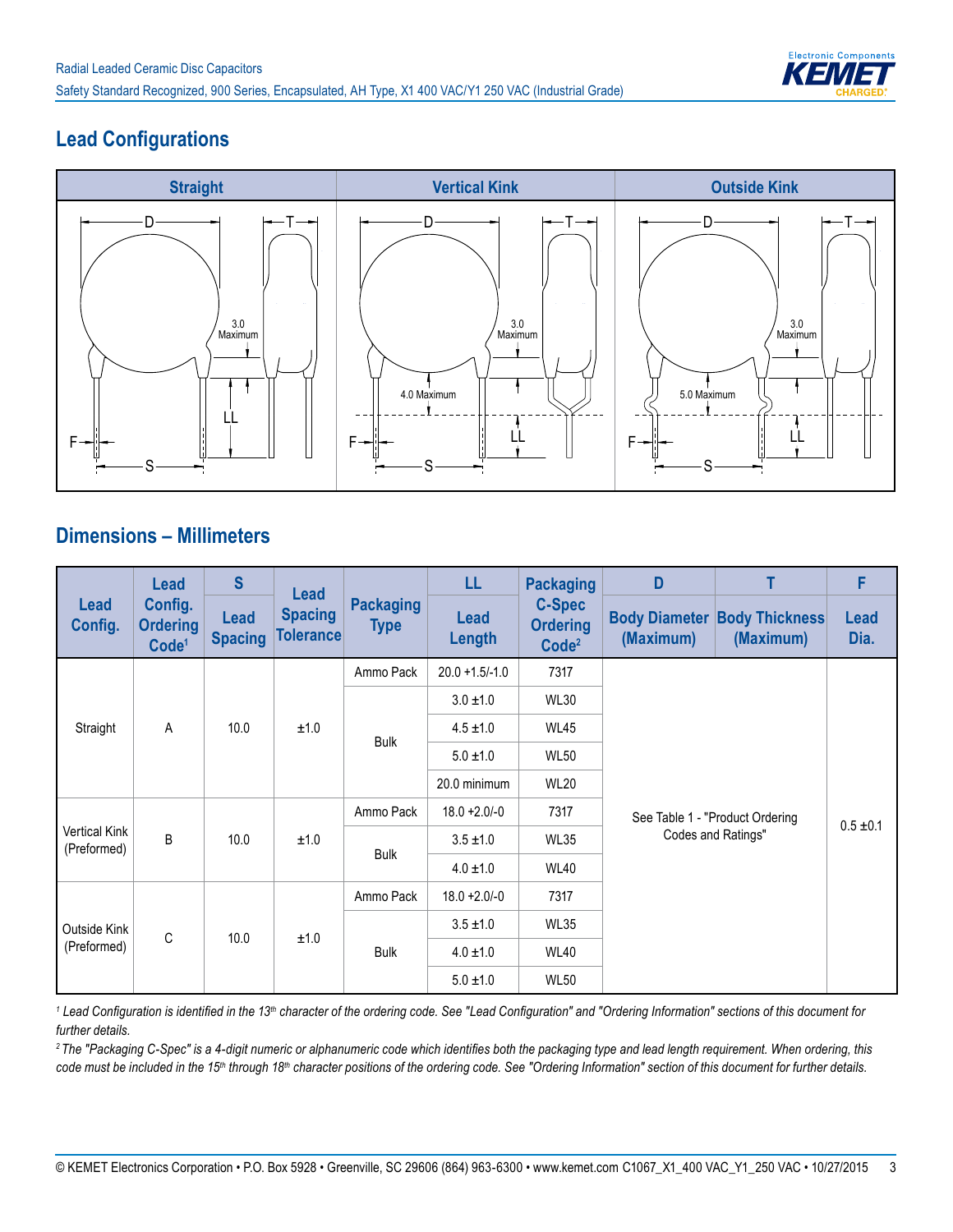

### **Approval Standard and Certification No.**

| <b>Safety Standard</b> | <b>Standard No.</b> | Subclass   | <b>Working Voltage</b> | <b>Certificate No.</b> |
|------------------------|---------------------|------------|------------------------|------------------------|
| VDE.                   | IEC 60384-14        |            | 400 VAC                | 40036417               |
| (ENEC)                 |                     | $\sqrt{4}$ | <b>250 VAC</b>         |                        |

*These devices are VDE/ENEC recognized for antenna coupling and AC line-to-line (Class X) and line-to-ground (Class Y) applications per IEC60384–14.*

#### **Environmental Compliance**

These devices are Halogen Free and RoHS Compliant. They meet all requirements set forth by both EU and China RoHS directives.



## **General Specifications/Performance Characteristics**

| <b>Dielectric/Temperature Characteristic</b>                           | <b>SL</b>                                                                  | Y5P                                   | Y <sub>5U</sub> | Y <sub>5</sub> V |  |
|------------------------------------------------------------------------|----------------------------------------------------------------------------|---------------------------------------|-----------------|------------------|--|
| Operating Temperature Range:                                           |                                                                            | -40 $^{\circ}$ C to +125 $^{\circ}$ C |                 |                  |  |
| Capacitance Change with Reference to +25°C<br>and 0 VDC Applied (TCC): | $-1,000 - +350$ ppm/°C<br>$±10\%$<br>$+20\% - 55\%$                        |                                       |                 | $~1.30\%$ /-80%  |  |
| Dielectric Withstanding Voltage                                        | 4.000 VAC<br>$(60 \pm 5$ seconds at 25°C)                                  |                                       |                 |                  |  |
| Quality Factor (Q)                                                     | 30 pF and above:<br>$\geq 1.000$<br>Below 30 pF: $\geq$ 400<br>$+(20xC)^*$ | See "Dissipation Factor"              |                 |                  |  |
| Dissipation Factor (tanδ) at +25°C <sup>1</sup>                        | See "Quality Factor"                                                       | 2.50%                                 | 2.50%           | $5.0\%$          |  |
| Insulation Resistance (IR) Limit at +25°C                              | 10,000 MΩ Minimum<br>(500 VDC applied for 60 $\pm$ 5 seconds @ 25°C)       |                                       |                 |                  |  |

*\* C = Nominal capacitance*

<sup>1</sup> Capacitance and Dissipation Factor (DF) measured under the following conditions:

*SL: 1 MHz ±100 kHz and 1.0 ±0.2 Vrms* 

*X5P, Y5U and Y5V: 1 kHz ±50 Hz and 1.0 ±0.2 Vrms* 

*Note: When measuring capacitance, it is important to ensure the set voltage level is held constant. The HP4284 & Agilent E4980 have a feature known as Automatic Level Control (ALC). The ALC feature should be switched to "ON."*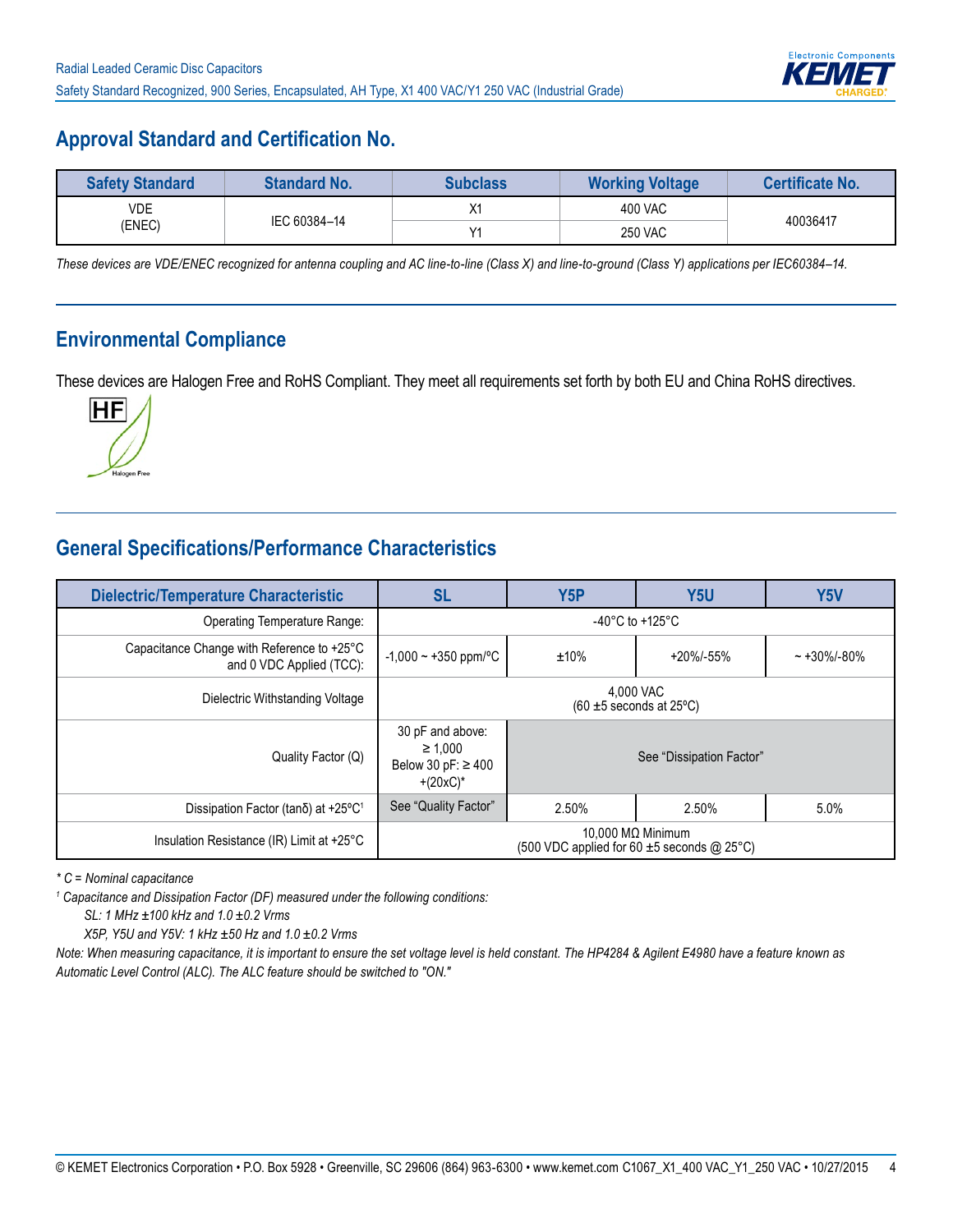

## **Table 1 – Product Ordering Codes and Ratings**

|                                      |                                            |                    |                                        | <b>Dimensions (mm)</b>                      |                                              |                                |                                 | <b>Lead Spacing</b>             |  |
|--------------------------------------|--------------------------------------------|--------------------|----------------------------------------|---------------------------------------------|----------------------------------------------|--------------------------------|---------------------------------|---------------------------------|--|
| <b>Dielectric/</b><br>Temp.<br>Char. | <b>KEMET</b><br><b>Part Number</b>         | <b>Capacitance</b> | <b>Capacitance</b><br><b>Tolerance</b> | <b>Body</b><br><b>Diameter</b><br>(Maximum) | <b>Body</b><br><b>Thickness</b><br>(Maximum) | <b>Lead</b><br><b>Diameter</b> | <b>Bulk</b><br><b>Packaging</b> | <b>Ammo</b><br><b>Packaging</b> |  |
|                                      | C901U150JUSD(1)A(2)                        | 15pF               |                                        |                                             |                                              |                                |                                 |                                 |  |
|                                      | C901U180JUSD(1)A(2)                        | 18 pF              |                                        |                                             |                                              |                                |                                 |                                 |  |
|                                      | C901U200JUSD(1)A(2)                        | 20pF               |                                        |                                             |                                              |                                |                                 |                                 |  |
|                                      | C901U220JUSD(1)A(2)                        | 22 pF              |                                        |                                             |                                              |                                |                                 |                                 |  |
|                                      | C901U240JUSD(1)A(2)                        | 24 pF              |                                        | 7.0                                         |                                              |                                |                                 |                                 |  |
|                                      | C901U270JUSD(1)A(2)                        | 27 pF              |                                        |                                             |                                              |                                |                                 |                                 |  |
|                                      | C901U300JUSD(1)A(2)                        | 30 pF              |                                        |                                             |                                              |                                |                                 |                                 |  |
|                                      | C901U330JUSD(1)A(2)                        | 33 pF              |                                        |                                             |                                              |                                |                                 |                                 |  |
|                                      | C901U360JUSD(1)A(2)                        | 36 pF              |                                        |                                             |                                              |                                |                                 |                                 |  |
| <b>SL</b>                            | C901U390JUSD(1)A(2)                        | 39 pF              | ±5%                                    |                                             | 5.0                                          | $0.5 \pm 0.1$                  |                                 | $10 \text{ mm}$                 |  |
|                                      | C911U470JUSD(1)A(2)                        | 47 pF              |                                        |                                             |                                              |                                |                                 |                                 |  |
|                                      | C911U500JUSD(1)A(2)                        | 50 pF              |                                        |                                             |                                              |                                |                                 |                                 |  |
|                                      | C911U510JUSD(1)A(2)                        | 51 pF              |                                        | 8.0                                         |                                              |                                |                                 |                                 |  |
|                                      | C911U560JUSD(1)A(2)                        | 56 pF              |                                        |                                             |                                              |                                |                                 |                                 |  |
|                                      | C911U620JUSD(1)A(2)                        | 62 pF              |                                        |                                             |                                              |                                |                                 |                                 |  |
|                                      | C921U680JUSD(1)A(2)                        | 68 pF              |                                        | 9.0                                         |                                              |                                |                                 |                                 |  |
|                                      | C921U750JUSD(1)A(2)                        | 75 pF<br>82 pF     |                                        |                                             |                                              |                                |                                 |                                 |  |
|                                      | C921U820JUSD(1)A(2)<br>C931U101JUSD(1)A(2) | 100 pF             |                                        | 10.0                                        |                                              |                                |                                 |                                 |  |
|                                      |                                            |                    |                                        |                                             |                                              |                                |                                 |                                 |  |
|                                      | C901U101KUYD(1)A(2)                        | 100 pF             |                                        |                                             |                                              |                                |                                 |                                 |  |
|                                      | C901U151KUYD(1)A(2)                        | 150 pF             |                                        |                                             |                                              |                                |                                 |                                 |  |
|                                      | C901U221KUYD(1)A(2)                        | 220 pF             |                                        | 7.0                                         |                                              |                                |                                 |                                 |  |
|                                      | C901U331KUYD(1)A(2)                        | 330 pF             |                                        |                                             |                                              |                                |                                 |                                 |  |
| Y <sub>5</sub> P                     | C911U471KUYD(1)A(2)                        | 470 pF             | ±10%                                   | 8.0                                         | 5.0                                          | $0.5 \pm 0.1$                  | $10 \text{ mm}$                 |                                 |  |
|                                      | C921U561KUYD(1)A(2)                        | 560 pF             |                                        |                                             |                                              |                                |                                 |                                 |  |
|                                      | C921U681KUYD(1)A(2)                        | 680 pF             |                                        | 9.0                                         |                                              |                                |                                 |                                 |  |
|                                      | C941U102KUYD(1)A(2)                        | 1,000 pF           |                                        | 11.0                                        |                                              |                                |                                 |                                 |  |
|                                      |                                            |                    |                                        |                                             |                                              |                                |                                 |                                 |  |
|                                      | C911U102MUWD(1)A(2)                        | 1,000 pF           |                                        | 8.0                                         |                                              |                                |                                 |                                 |  |
|                                      | C921U152MUWD(1)A(2)                        | 1,500 pF           |                                        | 9.0                                         |                                              |                                |                                 |                                 |  |
| Y5U                                  | C931U222MUWD(1)A(2)                        | 2,200 pF           | ±20%                                   | 10.0                                        | 5.0                                          | $0.5 \pm 0.1$                  |                                 | $10 \text{ mm}$                 |  |
|                                      | C951U332MUWD(1)A(2)                        | 3,300 pF           |                                        | 12.0                                        |                                              |                                |                                 |                                 |  |
|                                      | C961U392MUWD(1)A(2)                        | 3,900 pF           |                                        | 13.0                                        |                                              |                                |                                 |                                 |  |
|                                      | C971U472MUWD(1)A(2)                        | 4,700 pF           |                                        | 14.0                                        |                                              |                                |                                 |                                 |  |
|                                      | C901U102MUVD(1)A(2)                        | 1,000 pF           |                                        | $7.0$                                       |                                              |                                |                                 |                                 |  |
|                                      | C911U152MUVD(1)A(2)                        | 1,500 pF           |                                        | 8.0                                         |                                              |                                |                                 |                                 |  |
| Y5V                                  | C921U222MUVD(1)A(2)                        | 2,200 pF           | ±20%                                   | 9.0                                         | 5.5                                          | $0.5 \pm 0.1$                  |                                 | $10 \, \text{mm}$               |  |
|                                      | C941U332MUVD(1)A(2)                        | 3,300 pF           |                                        | 11.0                                        |                                              |                                |                                 |                                 |  |
|                                      | C951U472MUVD(1)A(2)                        | 4,700 pF           |                                        | 12.0                                        |                                              |                                |                                 |                                 |  |
|                                      |                                            |                    |                                        |                                             |                                              |                                |                                 |                                 |  |
|                                      | <b>KEMET Part Number</b>                   | Capacitance        | Capacitance<br>Tolerance               | <b>Body Diameter</b><br>(Maximum)           | <b>Body Thickness</b><br>(Maximum)           | <b>Lead Diameter</b>           |                                 | <b>Lead Spacing</b>             |  |

*(1) To properly complete ordering code, insert the one-digit character code to reflect the required lead configuration: (See "Lead Configuration" section of this document, page 2, for further details.)*

*A = Straight*

*B = Vertical Kink*

*C = Outside Kink*

*(2) To properly complete ordering code, enter the four-digit numeric or alphanumeric "Packaging C-Spec Ordering Code." See "Dimensions" section of this document, page 2, for available options.*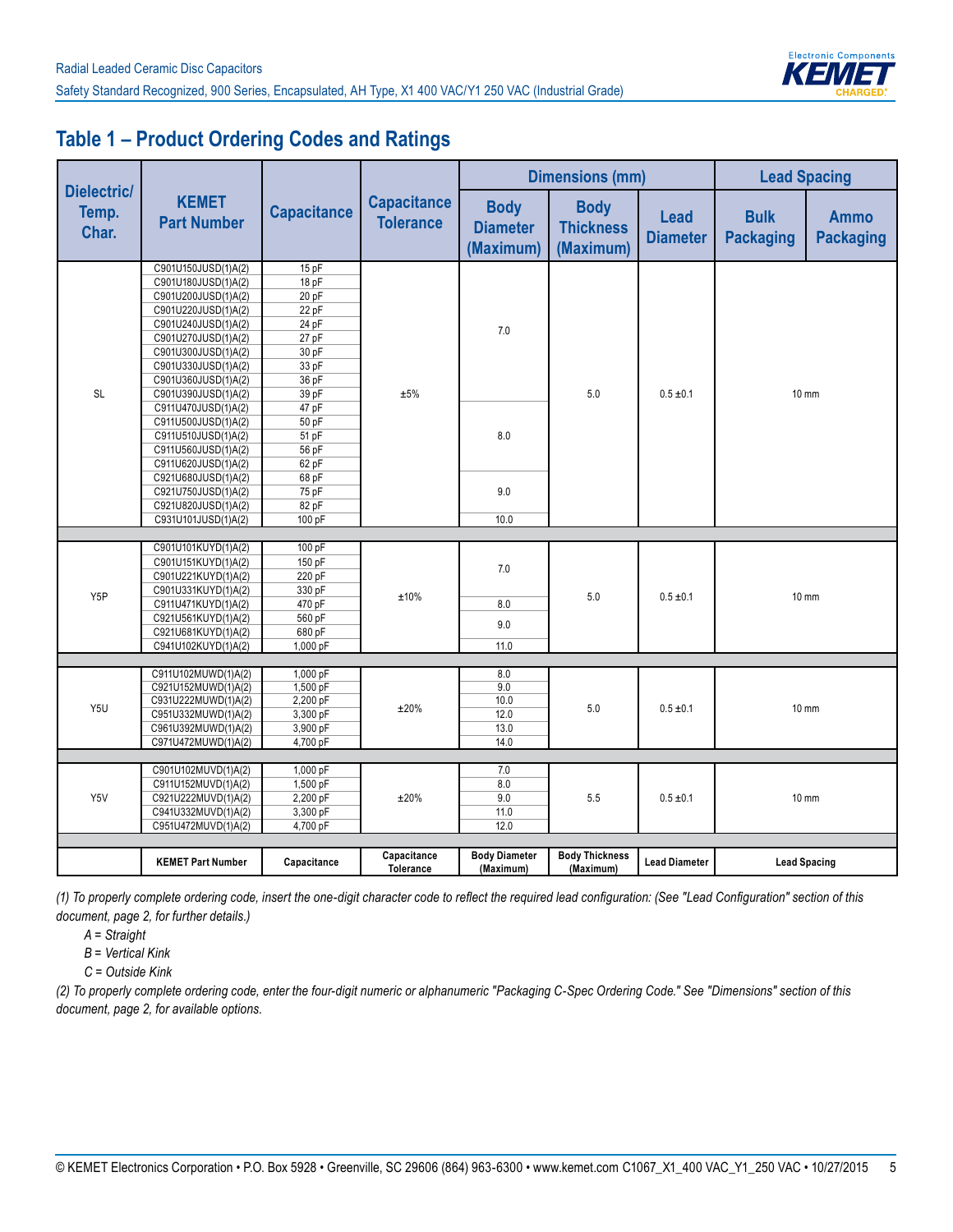

# **Table 2 – Performance & Reliability: Test Methods and Conditions**

| <b>Item</b>                                      |                       | <b>Specification</b>                         |                                                                                                                   | <b>Test Method</b>                                                                                                                                                                                                                                                                                                                                                                                                                                                                                                                                                      |                                     |                                                                           |  |
|--------------------------------------------------|-----------------------|----------------------------------------------|-------------------------------------------------------------------------------------------------------------------|-------------------------------------------------------------------------------------------------------------------------------------------------------------------------------------------------------------------------------------------------------------------------------------------------------------------------------------------------------------------------------------------------------------------------------------------------------------------------------------------------------------------------------------------------------------------------|-------------------------------------|---------------------------------------------------------------------------|--|
| <b>Operating Temperature Range</b>               |                       |                                              |                                                                                                                   | -40°C to +125°C                                                                                                                                                                                                                                                                                                                                                                                                                                                                                                                                                         |                                     |                                                                           |  |
|                                                  | Between lead<br>wires |                                              | No failures                                                                                                       | The capacitor shall not be damaged when 4,000 VAC(rms) is applied<br>between the lead wires for 60 seconds.                                                                                                                                                                                                                                                                                                                                                                                                                                                             |                                     |                                                                           |  |
| <b>Dielectric</b><br>Strength<br>Body Insulation |                       | No failures                                  |                                                                                                                   | The terminals (leads) of the capacitor shall<br>be connected together. A metal foil is tightly<br>wrapped around the body of the capacitor at a<br>distance of about 3 to 4 mm from each terminal.<br>The capacitor is then inserted into a container<br>Metal<br>about<br>Foil<br>filled with metal balls approximately 1 mm in<br>$-3$ to $4mm$<br>diameter. 4,000 VAC(rms) is applied for 60<br>$\sqrt{\frac{6}{100}}$<br>seconds between the capacitor lead wires and<br>Metal<br>$\int_{0}^{\infty}$ Balls<br>metal balls.                                         |                                     |                                                                           |  |
| Insulation Resistance (IR)                       |                       |                                              | 10,000 $M\Omega$ minimum                                                                                          | after 60 $\pm$ 5 seconds of charging.                                                                                                                                                                                                                                                                                                                                                                                                                                                                                                                                   |                                     | The insulation resistance shall be measured with 500 $\pm$ 50 VDC applied |  |
| Capacitance                                      |                       |                                              | Within specified tolerance                                                                                        |                                                                                                                                                                                                                                                                                                                                                                                                                                                                                                                                                                         |                                     |                                                                           |  |
|                                                  |                       | <b>Temperature</b><br><b>Characteristics</b> | <b>Specification</b>                                                                                              |                                                                                                                                                                                                                                                                                                                                                                                                                                                                                                                                                                         |                                     |                                                                           |  |
|                                                  |                       | <b>Y5P, Y5U</b>                              | $DF \leq 2.5\%$                                                                                                   |                                                                                                                                                                                                                                                                                                                                                                                                                                                                                                                                                                         |                                     | Y5P, Y5U and Y5V: Capacitance is measured at 1 kHz ±20% and 5             |  |
|                                                  |                       | Y5V                                          | $DF \leq 5.0\%$                                                                                                   | Vrms or less. $(20 \pm 2^{\circ}C)$<br>SL: Capacitance is measured at 1 MHz ±20% and 1.0 ±0.2 Vrms                                                                                                                                                                                                                                                                                                                                                                                                                                                                      |                                     |                                                                           |  |
| Dissipation Factor (DF) or Q                     |                       | <b>SL</b>                                    | ≥ 30 pF: Q ≥ 1,000<br>$<$ 30 pF: Q $\ge$<br>$400 + (20 \times C)$<br>$C = Nominal$<br>capacitance                 | $(25^{\circ}C)$                                                                                                                                                                                                                                                                                                                                                                                                                                                                                                                                                         |                                     |                                                                           |  |
|                                                  |                       |                                              |                                                                                                                   | A capacitance measurement is made at each step specified:                                                                                                                                                                                                                                                                                                                                                                                                                                                                                                               |                                     |                                                                           |  |
|                                                  |                       | <b>Temperature</b><br><b>Characteristics</b> | <b>Capacitance</b><br><b>Change</b>                                                                               | <b>Step</b><br>$\mathbf{1}$                                                                                                                                                                                                                                                                                                                                                                                                                                                                                                                                             | <b>Temperature</b><br>+20 $\pm$ 2°C |                                                                           |  |
|                                                  |                       | Y <sub>5</sub> P                             | Within $±10\%$                                                                                                    | $\overline{2}$                                                                                                                                                                                                                                                                                                                                                                                                                                                                                                                                                          | $-25 \pm 2^{\circ}$ C               |                                                                           |  |
| Temperature Characteristics                      |                       | Y5U                                          | Within +22%/-56%                                                                                                  | 3                                                                                                                                                                                                                                                                                                                                                                                                                                                                                                                                                                       | +20 $\pm$ 2°C                       |                                                                           |  |
|                                                  |                       | Y5V                                          | Within ~+30%/-80%                                                                                                 | 4                                                                                                                                                                                                                                                                                                                                                                                                                                                                                                                                                                       | $+85 \pm 2$ °C                      |                                                                           |  |
|                                                  |                       | <b>SL</b>                                    | $-1,000 - +350$ ppm°C                                                                                             | 5                                                                                                                                                                                                                                                                                                                                                                                                                                                                                                                                                                       | +20 $\pm$ 2°C                       |                                                                           |  |
|                                                  |                       |                                              | $(+20°C - +85°C)$                                                                                                 | Pre-treatment:<br>Capacitor is stored at 85 $\pm$ 2°C for 1 hour and then placed at room<br>condition <sup>1</sup> for 24 $\pm$ 2 hours before measurement.                                                                                                                                                                                                                                                                                                                                                                                                             |                                     |                                                                           |  |
|                                                  | Tensile               |                                              | Lead wire or capacitor body shall not break.                                                                      | With the termination in its normal position, the specimen is held by its<br>body in such a manner that the axis of the termination is vertical; a<br>tensile force of 10 N is applied to the termination in the direction of its<br>axis and acting in a direction away from the body of the specimen.                                                                                                                                                                                                                                                                  |                                     |                                                                           |  |
| <b>Terminal Strength</b>                         | Bending               | Lead wire or capacitor body shall not break. |                                                                                                                   | With the termination in its normal position, the specimen is held by its<br>body in such a manner that the axis of the termination is vertical; a<br>mass force of 5 N is then suspended from the end of the termination.<br>The body of the specimen is then inclined within a period of 2 to 3<br>seconds, through an angle of approximately 90° in the vertical plane<br>and then resumed to its initial position over the same period of time;<br>this operation constitutes one bend. One bend immediately followed by<br>a second bend in the opposite direction. |                                     |                                                                           |  |
|                                                  | Solderability         |                                              | Lead wire should have a uniform coating of<br>solder in the axial direction and over 3/4 of its<br>circumference. | The lead wire of the capacitor is dipped into molten solder for $5 \pm 0.5$<br>seconds. The depth of immersion is up to 1.5 mm (+5/-0 mm) from the<br>root of lead wires.<br>Solder Temperature: Lead free solder (Sn-3Ag - 0.5Cu) 245°C ±5°C.                                                                                                                                                                                                                                                                                                                          |                                     |                                                                           |  |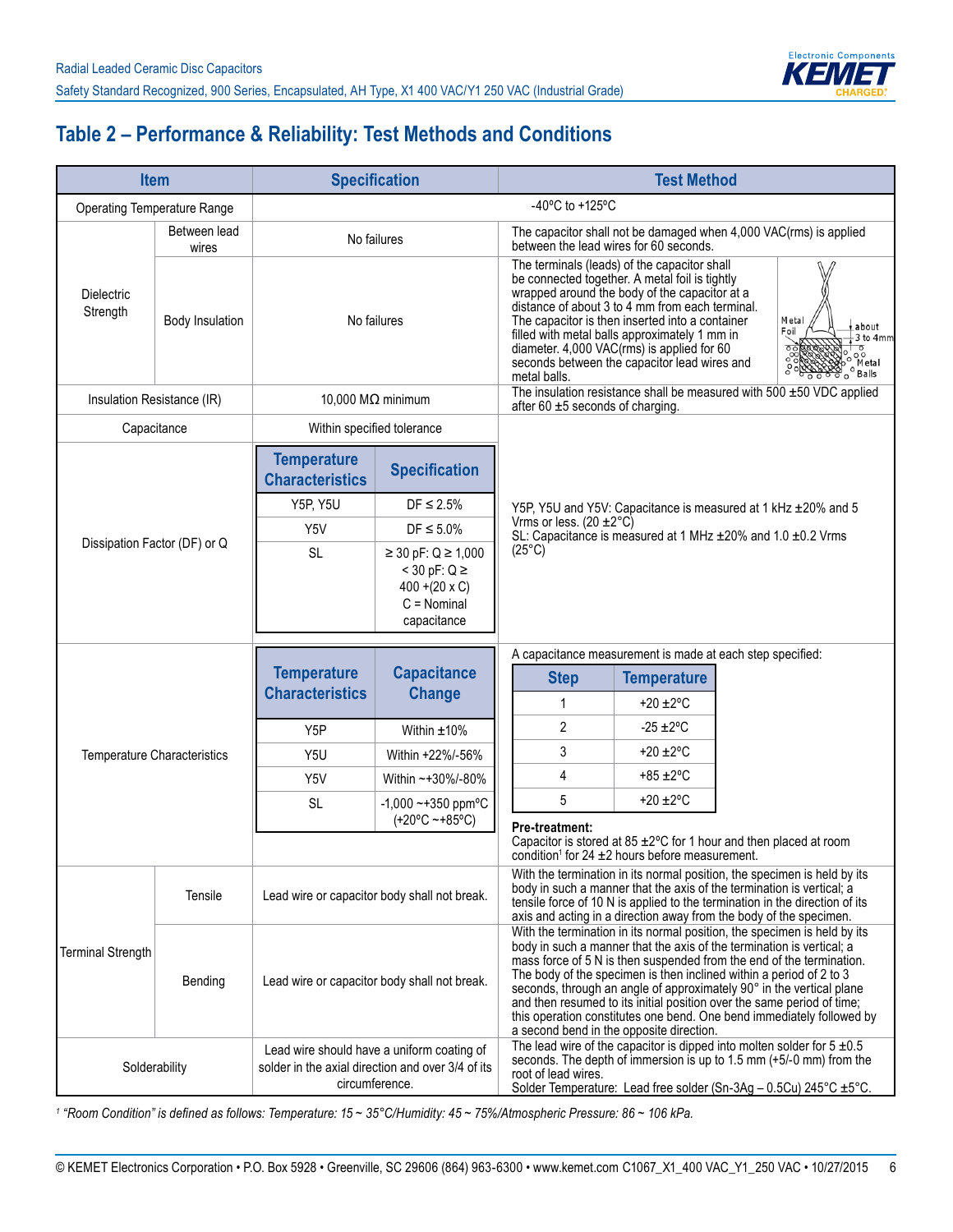

# **Table 2 – Performance & Reliability: Test Methods and Conditions cont'd**

| <b>Item</b>                              |                               | <b>Specification</b>                                                                   |                                                                                                           | <b>Test Method</b>                                                                                                                                                                                                                                                                                                                                                             |                                                                                                    |  |  |
|------------------------------------------|-------------------------------|----------------------------------------------------------------------------------------|-----------------------------------------------------------------------------------------------------------|--------------------------------------------------------------------------------------------------------------------------------------------------------------------------------------------------------------------------------------------------------------------------------------------------------------------------------------------------------------------------------|----------------------------------------------------------------------------------------------------|--|--|
|                                          | Appearance                    |                                                                                        | No visual defect                                                                                          | As shown in the figure below, the lead wires are immersed in molten<br>solder up to 1.5 mm (+5/-0 mm) from the end of the epoxy meniscus                                                                                                                                                                                                                                       |                                                                                                    |  |  |
|                                          | <b>IR</b>                     |                                                                                        | 1,000 $\mathsf{M}\Omega$                                                                                  | (root of lead wire).                                                                                                                                                                                                                                                                                                                                                           | Duration/Solder Temperature: 3.5 ±0.5 seconds/350°C ±10°C or 10 ±1                                 |  |  |
|                                          | <b>Dielectric</b><br>Strength |                                                                                        | Per item 1                                                                                                | seconds/260 $\degree$ C $\pm$ 5 $\degree$ C<br>Capacitor<br>Thermal                                                                                                                                                                                                                                                                                                            |                                                                                                    |  |  |
| <b>Soldering Effect</b><br>(Non-Preheat) | Capacitance                   | Y5P, Y5U and Y5V: Within ±10%<br>SL: Within ±2.5% or ±0.25 pF, whichever is<br>larger. |                                                                                                           | Screen,<br>to 2.0mm<br>M olten<br>Solder<br>Pre-treatment: Capacitor is stored at 85°C ±2°C for 1 hour and then<br>placed at room condition <sup>1</sup> for 24 $\pm$ 2 hours before initial measurements.<br>Post-treatment: Capacitor is stored for 1 to 2 hours at room<br>condition <sup>1</sup> .                                                                         |                                                                                                    |  |  |
|                                          | Appearance                    |                                                                                        | No visual defect                                                                                          | Capacitor is stored at $120^{\circ}$ C +0/-5 $^{\circ}$ C for 60 +0/-5 seconds. Then, as                                                                                                                                                                                                                                                                                       |                                                                                                    |  |  |
|                                          | <b>IR</b>                     |                                                                                        | 1,000 $M\Omega$                                                                                           | up to 1.5 mm $(+5/-0$ mm) from the end of the epoxy meniscus (root of                                                                                                                                                                                                                                                                                                          | shown in the figure below, the lead wires are immersed in molten solder                            |  |  |
|                                          | <b>Dielectric</b><br>Strength | Per item 1                                                                             |                                                                                                           | lead wire).<br>Duration/Solder Temperature: 7.5 +0/-1 seconds/260°C ±5°C                                                                                                                                                                                                                                                                                                       |                                                                                                    |  |  |
| Soldering Effect<br>(Preheat)            | Capacitance                   |                                                                                        | Y5P, Y5U and Y5V: Within ±10%<br>SL: Within ±2.5% or ±0.25 pF, whichever is<br>larger.                    | Capacitor<br>Thermal<br>Screen <sub>1</sub><br>1.5<br>to $2.0mm$<br>M olten<br>Solder<br><b>Pre-treatment:</b> Capacitor is stored at $85^{\circ}$ C $\pm 2^{\circ}$ C for 1 hour and then<br>placed at room condition <sup>1</sup> for 24 $\pm$ 2 hours before initial measurements.<br>Post-treatment: Capacitor is stored for 1 to 2 hours at room condition <sup>1</sup> . |                                                                                                    |  |  |
|                                          | Appearance                    |                                                                                        | No visual defect                                                                                          | Steady State Humidity:                                                                                                                                                                                                                                                                                                                                                         | Load Humidity:                                                                                     |  |  |
|                                          |                               | <b>Temperature</b><br><b>Characteristics</b>                                           | <b>Capacitance</b><br><b>Change</b>                                                                       |                                                                                                                                                                                                                                                                                                                                                                                |                                                                                                    |  |  |
|                                          |                               | Y <sub>5</sub> P                                                                       | Within $±10\%$                                                                                            |                                                                                                                                                                                                                                                                                                                                                                                |                                                                                                    |  |  |
|                                          | Capacitance                   | Y5U                                                                                    | Within $±20\%$                                                                                            |                                                                                                                                                                                                                                                                                                                                                                                |                                                                                                    |  |  |
|                                          |                               | Y <sub>5</sub> V                                                                       | Within $±30\%$                                                                                            |                                                                                                                                                                                                                                                                                                                                                                                | 90 to 95% humidity at 40°C                                                                         |  |  |
| <b>Biased Humidity</b>                   |                               | <b>SL</b>                                                                              | Within $\pm 2.5\%$ or<br>±0.25 pF, whichever<br>is larger.                                                | 90 to 95% humidity at 40°C<br>$\pm$ 2°C for 500 $\pm$ 12 hours.<br><b>Post Treatment:</b>                                                                                                                                                                                                                                                                                      | $\pm 2^{\circ}$ C for 500 $\pm$ 12 hours with full<br>rated voltage applied.                       |  |  |
|                                          | DF                            |                                                                                        | Y5P and Y5U: 5.0% maximum<br>Y5V: 7.5% maximum                                                            | Capacitor is stored for 1 to 2<br>hours at room condition <sup>1</sup> .                                                                                                                                                                                                                                                                                                       | <b>Post Treatment:</b><br>Capacitor is stored for 1 to 2<br>hours at room condition <sup>1</sup> . |  |  |
|                                          | Q                             |                                                                                        | SL: Less than 30 pF: $Q \ge 100+10 \times C/3$<br>More than 30 pF: $Q \ge 200$<br>C = Nominal capacitance |                                                                                                                                                                                                                                                                                                                                                                                |                                                                                                    |  |  |
|                                          | IR.                           |                                                                                        | Y5P, Y5V and Y5U: 3,000 MΩ minimum<br>SL: 1,000 $M\Omega$ minimum                                         |                                                                                                                                                                                                                                                                                                                                                                                |                                                                                                    |  |  |
|                                          | Dielectric<br>Strength        |                                                                                        | No failures                                                                                               |                                                                                                                                                                                                                                                                                                                                                                                |                                                                                                    |  |  |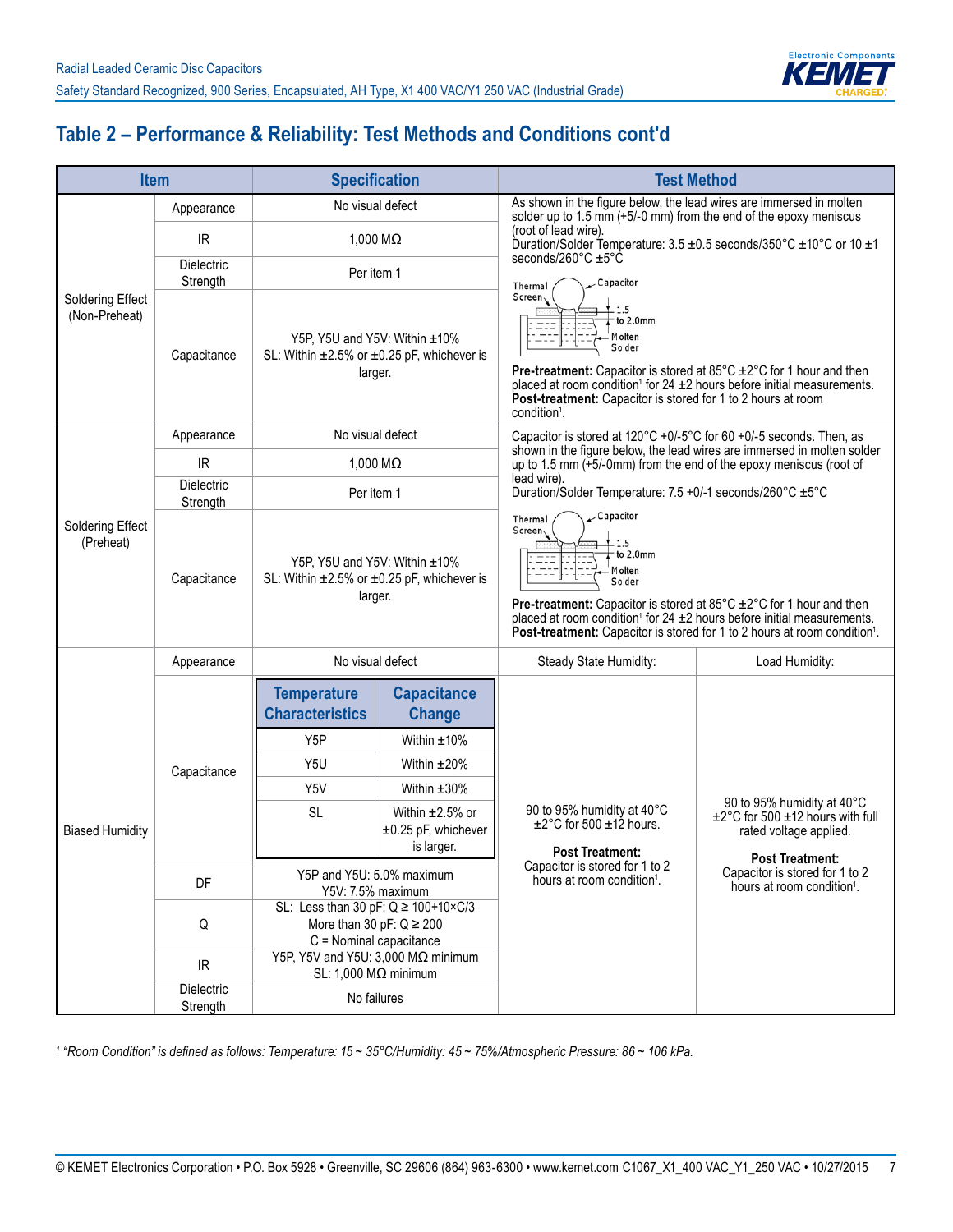

# **Table 2 – Performance & Reliability: Test Methods and Conditions cont'd**

|                            | <b>Item</b>                                                                                                                                                                                                                                                         | <b>Specification</b>                                                                                                                    | <b>Test Method</b>                                                                                                                                                                                                                                                                                                                                                                                                                                                                                                                                                                                                                                                                                                                                               |  |  |
|----------------------------|---------------------------------------------------------------------------------------------------------------------------------------------------------------------------------------------------------------------------------------------------------------------|-----------------------------------------------------------------------------------------------------------------------------------------|------------------------------------------------------------------------------------------------------------------------------------------------------------------------------------------------------------------------------------------------------------------------------------------------------------------------------------------------------------------------------------------------------------------------------------------------------------------------------------------------------------------------------------------------------------------------------------------------------------------------------------------------------------------------------------------------------------------------------------------------------------------|--|--|
|                            | Appearance                                                                                                                                                                                                                                                          | No visual defect                                                                                                                        | Impulse Voltage: Each individual capacitor is subjected to three 8 kv<br>impulses prior to life testing.                                                                                                                                                                                                                                                                                                                                                                                                                                                                                                                                                                                                                                                         |  |  |
|                            | Y5P, Y5V and Y5U: Within ±20%<br>Capacitance<br>SL: Within $\pm 3$ or $\pm 0.3$ pF,<br>Vp<br>Change<br>0.9Vp<br>whichever is larger.<br>Voltage<br>$U_{PP}$<br>$3,000 \text{ M}\Omega$ minimum<br>$\ensuremath{\mathsf{IR}}\xspace$<br>SL: 1,000 M $\Omega$ minimum |                                                                                                                                         | td<br>Cx<br>tr<br>Цĸ<br>$(uF)$ (uS) $(uS)$<br>$0.01$ 1.2 46<br>$1.5$ 47<br>0.1                                                                                                                                                                                                                                                                                                                                                                                                                                                                                                                                                                                                                                                                                   |  |  |
| High Temperature<br>Life   | <b>Dielectric</b><br>Strength                                                                                                                                                                                                                                       | No failures                                                                                                                             | 0.5Vp<br>$tr \rightarrow +$<br>Time<br>$^{\rm td}$<br>Capacitors are placed in a circulating air oven for a period of 1,000<br>hours. The air in the oven is maintained at a temperature of 125°C<br>±2°C throughout the test. The capacitors are subjected to AC 425<br>Vrms. Each hour the voltage is increased to AC 1,000 Vrms for 0.1<br>seconds.                                                                                                                                                                                                                                                                                                                                                                                                           |  |  |
| <b>Flame Test</b>          |                                                                                                                                                                                                                                                                     | The capacitor flame extinguishes as follows:<br><b>Time</b><br><b>Cycle</b><br>30 seconds maximum<br>$1 - 4$<br>5<br>60 seconds maximum | The capacitor is exposed to a flame for 15 seconds and then removed<br>for 15 seconds. This test is repeated for 5 cycles.<br>Capacitor<br>Flame<br>$\frac{8}{2}$<br>Gas Burner<br>(Unit:mm)                                                                                                                                                                                                                                                                                                                                                                                                                                                                                                                                                                     |  |  |
| <b>Active Flammability</b> |                                                                                                                                                                                                                                                                     | The cheesecloth should not ignite.                                                                                                      | The capacitors are individually wrapped in at least one, but not more<br>than two, complete layers of cheesecloth. They are then subjected<br>to 20 discharges. The interval between successive discharges is 5<br>seconds. The VAC is maintained for 2 minutes after the last discharge.<br>L <sub>2</sub><br>$C_3$<br>$Cx =$<br>Ct<br>Vt<br>VAC<br>L4<br>÷<br>Oscilloscope<br>$C_{1,2}$<br>1 µF ±10%<br>$C_{3}$<br>0.033 µF ±5% 10 kV<br>1.5 Mh ±20% 16A Rod core choke<br>$\mathsf{C}\mathsf{x}$<br>Test capacitor<br>$L_{1-4}$<br>${\sf R}$<br>$100 \pm 2\%$<br>$\mathsf{V}_{\mathsf{AC}}$<br>$VR \pm 5\%$<br>3 µF ±5% 10 kV<br>$\mathsf{V}_{\mathsf{R}}$<br>Rated Voltage<br>Ct<br>F<br>Fuse, Rated 10A<br>Vt<br>Voltage applied to Ct<br>Vx<br>5kV<br>time |  |  |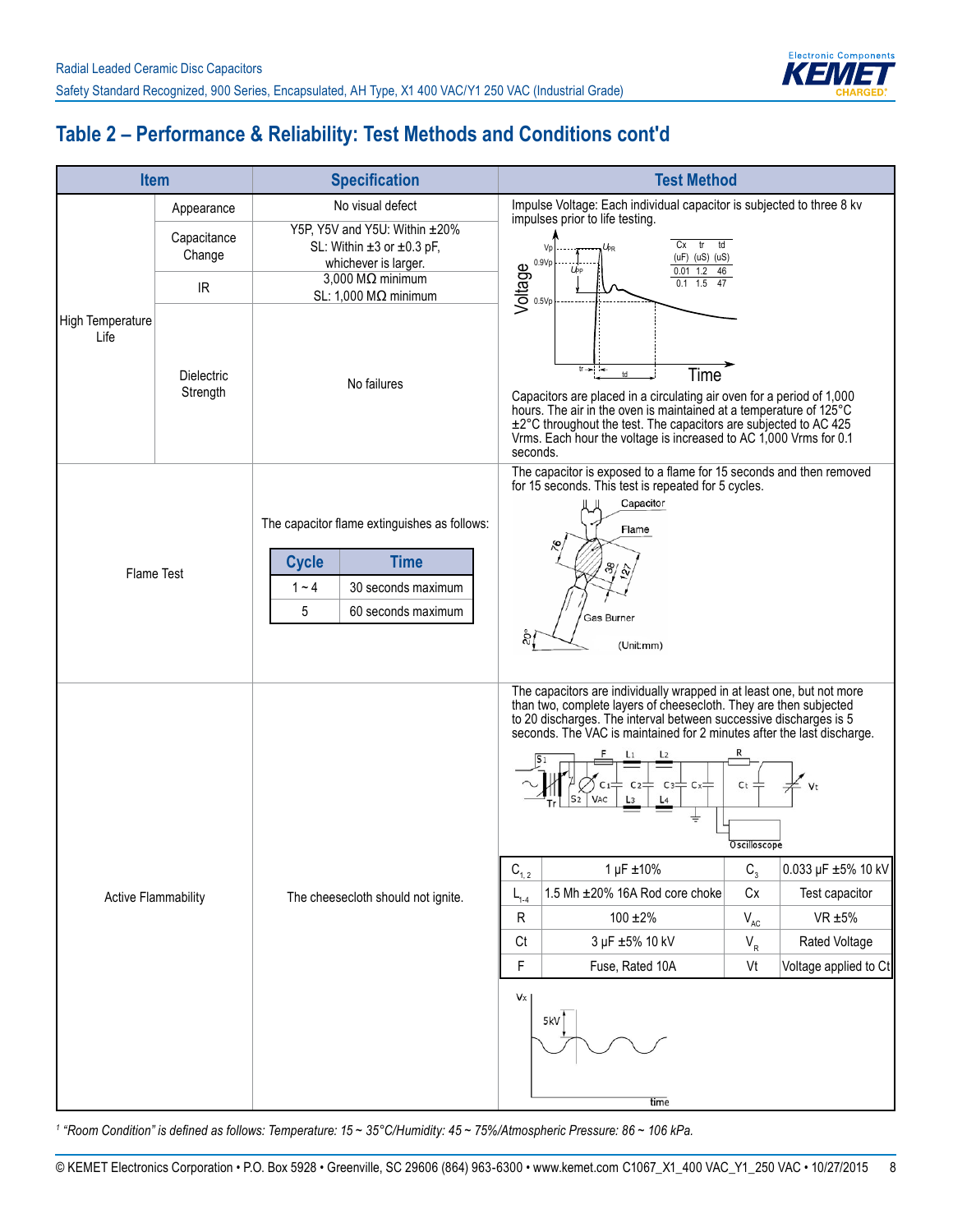

# **Table 2 – Performance & Reliability: Test Methods and Conditions cont'd**

|                      | <b>Item</b>                           | <b>Specification</b>                                      |                                                     |                                                                                                                                                                                                                                              | <b>Test Method</b>                                                            |                             |                                  |  |
|----------------------|---------------------------------------|-----------------------------------------------------------|-----------------------------------------------------|----------------------------------------------------------------------------------------------------------------------------------------------------------------------------------------------------------------------------------------------|-------------------------------------------------------------------------------|-----------------------------|----------------------------------|--|
| Passive Flammability |                                       | seconds.<br>The tissue paper should not ignite.           | The burning time should not exceed 30               | The capacitor under test is held into a flame and in a position which<br>best promotes burning. Each specimen is exposed to the flame one<br>time.<br>-Test Specimen<br>About 8mm<br>200±5mm<br>•—Tissue<br>About 10mm Thick Board           |                                                                               |                             |                                  |  |
|                      |                                       |                                                           |                                                     | Time of exposure to flame:<br>30 seconds<br>Length of flame:<br>$12 \pm 1$ mm<br>Gas burner length:<br>35 mm minimum<br>Inside diameter:<br>$0.5 \pm 0.1$ mm<br>0.9 mm maximum<br>Outside diameter:<br>95% minimum<br>Gas butane gas purity: |                                                                               |                             |                                  |  |
|                      | Appearance                            |                                                           | No visual defect                                    |                                                                                                                                                                                                                                              |                                                                               |                             |                                  |  |
|                      | Capacitance                           | <b>Temperature</b><br><b>Characteristics</b><br><b>SL</b> | <b>Capacitance</b><br><b>Change</b><br>Within $±5%$ | The capacitor is subjected to 5 temperature cycles.<br><b>Temperature Cycle</b>                                                                                                                                                              |                                                                               |                             |                                  |  |
|                      |                                       | Y <sub>5</sub> P<br><b>Y5U, Y5V</b>                       | Within $±10\%$<br>Within $±20\%$                    | <b>Step</b>                                                                                                                                                                                                                                  | Temperature (°C)                                                              | <b>Dwell</b><br><b>Time</b> | <b>Transition</b><br><b>Time</b> |  |
|                      |                                       |                                                           |                                                     |                                                                                                                                                                                                                                              |                                                                               | (minutes)                   | (minutes)                        |  |
| Temperature          |                                       | <b>SL</b>                                                 | ≥30 pF: $Q \ge 350$                                 | $\mathbf{1}$                                                                                                                                                                                                                                 | $-40 + 0/-3$                                                                  | 30                          |                                  |  |
| Cycle                |                                       |                                                           | $<$ 30 pF: Q $\ge$ 275<br>$+5/2C$                   | $\overline{2}$                                                                                                                                                                                                                               | Room temperature                                                              | 3                           | 3                                |  |
|                      | DF/Q                                  |                                                           | $C =$ Nominal                                       | 3                                                                                                                                                                                                                                            | $125 + 3/-0$                                                                  | 30                          |                                  |  |
|                      |                                       |                                                           | capacitance                                         | 4                                                                                                                                                                                                                                            | Room temperature                                                              | 3                           |                                  |  |
|                      |                                       | Y <sub>5</sub> P<br>Y5U, Y5V                              | $DF \leq 5\%$<br>$DF \leq 7.5\%$                    |                                                                                                                                                                                                                                              | <b>Pre-treatment:</b> Capacitor shall be stored at 85 $\pm$ 2 for 1 hour then |                             |                                  |  |
|                      | $\ensuremath{\mathsf{IR}}\xspace$     | SL: 1,000 MΩ minimum                                      | $3,000$ M $\Omega$ minimum                          | placed at room condition <sup>1</sup> for 24 ±2 hours.<br>Post-treatment: Capacitor is stored for 1 to 2 hours at room condition <sup>1</sup> .                                                                                              |                                                                               |                             |                                  |  |
|                      | Dielectric<br>No failures<br>Strength |                                                           |                                                     |                                                                                                                                                                                                                                              |                                                                               |                             |                                  |  |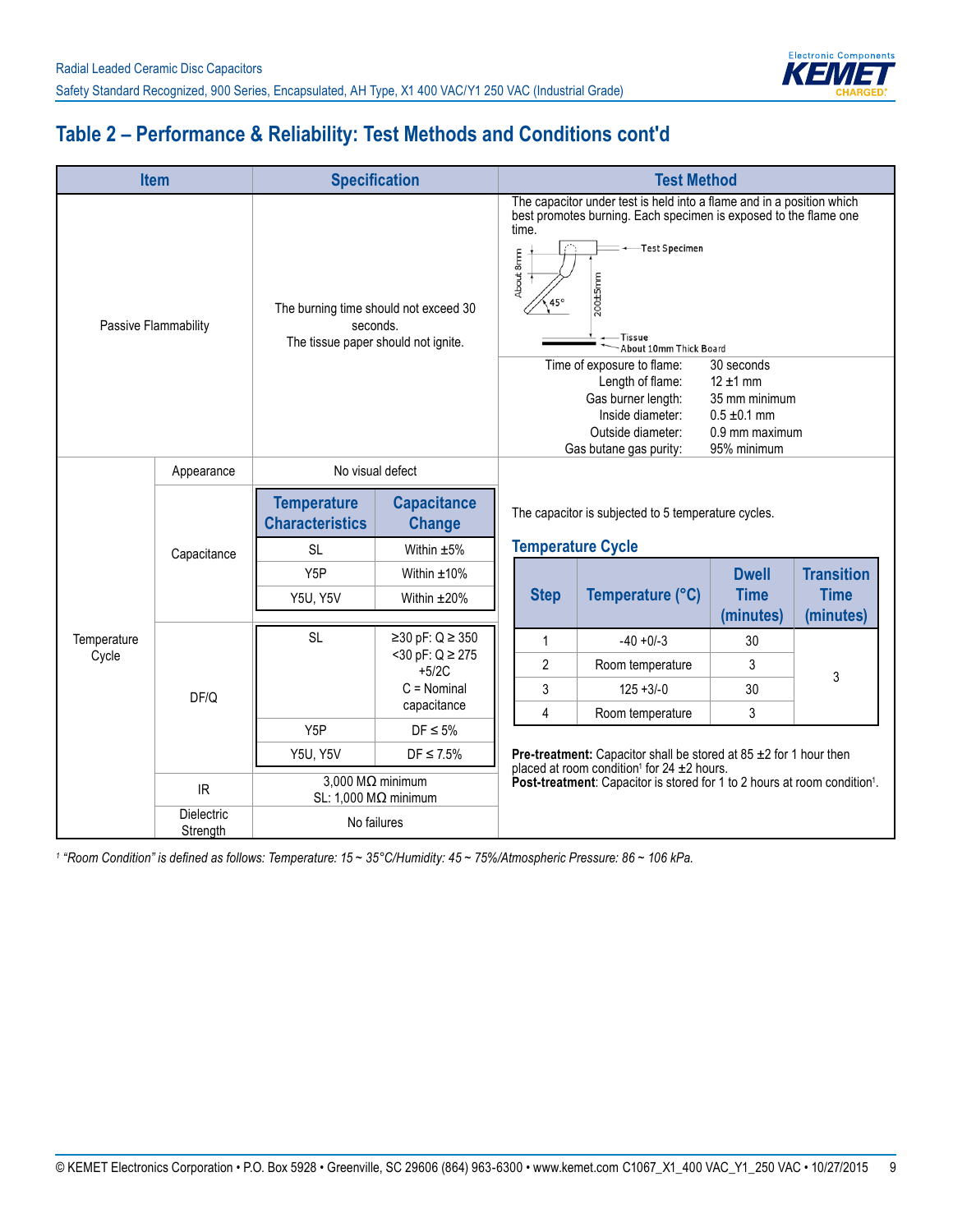

## **Soldering and Mounting Information**

#### **Soldering:**

When soldering this product to a PCB/PWB, do not exceed the solder heat resistance specification of the capacitor. Subjecting this product to excessive heating could reflow the solder joint between the lead and ceramic element and/or may result in thermal shocks that can crack the ceramic element.

When soldering these capacitors with a soldering iron, it should be performed under the following conditions:

- Temperature of iron-tip: 400ºC maximum
- Soldering iron wattage: 50 W maximum
- Soldering time: 3.5 seconds maximum

#### **Cleaning (ultrasonic cleaning):**

To perform ultrasonic cleaning, observe the following conditions:

- Rinse bath capacity: Output of 20 watts per liter or less
- Rinsing time: 5 minute maximum
- Do not vibrate the PCB/PWB directly
- Excessive ultrasonic cleaning may lead to fatigue destruction of the lead wires



## **Construction**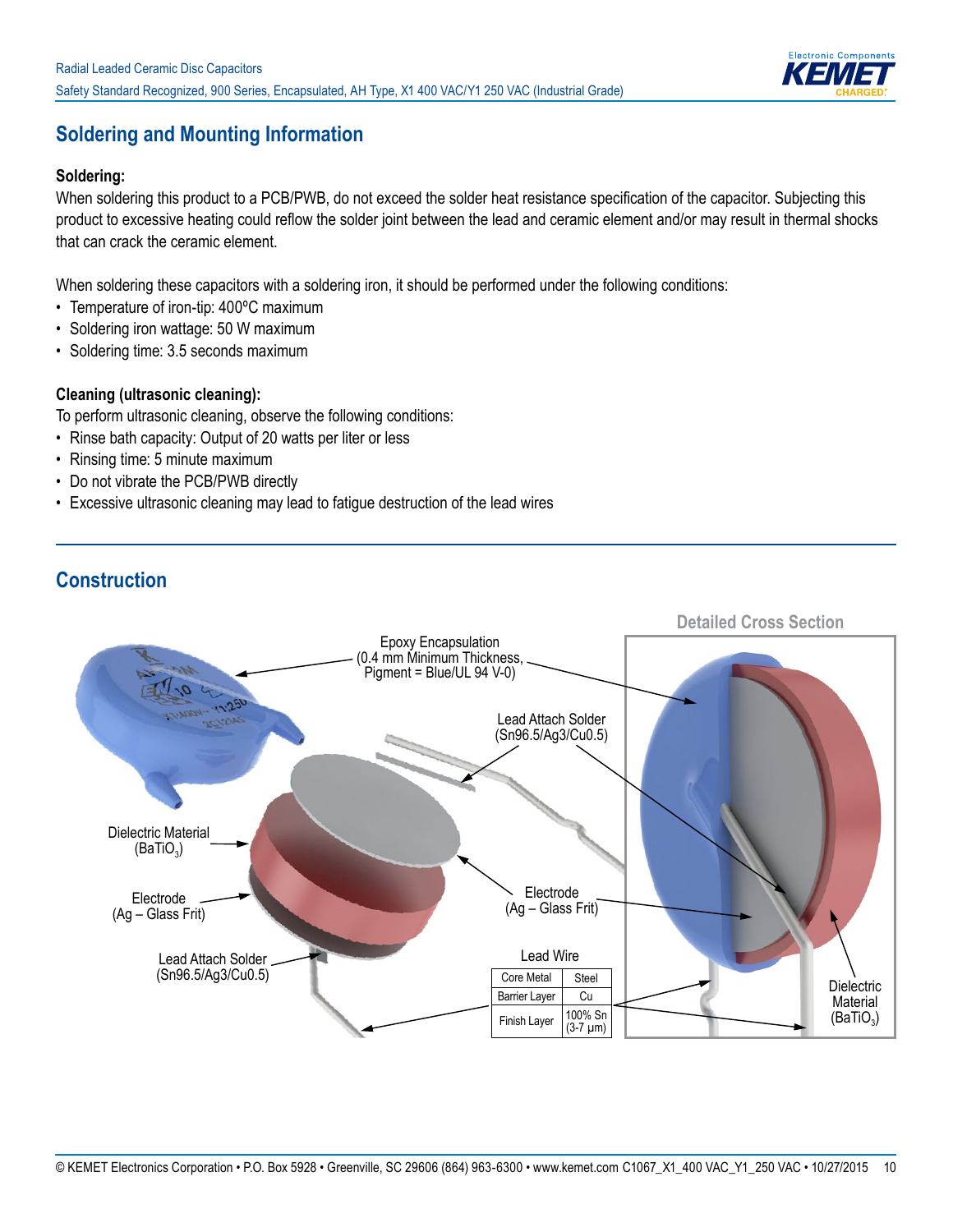

## **Marking**



## **Packaging Quantities**

|                                               |                                       |                            | <b>Ammo Pack (Carrier Tape)</b>              |  |  |
|-----------------------------------------------|---------------------------------------|----------------------------|----------------------------------------------|--|--|
| <b>Capacitor</b><br><b>Body Diameter (mm)</b> | <b>Body Diameter Code<sup>1</sup></b> | <b>Bulk Bag</b><br>(Loose) | Component pitch on carrier tape <sup>2</sup> |  |  |
|                                               |                                       |                            | 25.4 mm                                      |  |  |
| 7.0                                           | 0                                     |                            |                                              |  |  |
| 8.0                                           |                                       |                            |                                              |  |  |
| 9.0                                           | $\mathfrak{p}$                        |                            | 1,000 pieces/box                             |  |  |
| 10.0                                          | 3                                     | 500 pieces/bag             |                                              |  |  |
| 11.0                                          | 4                                     |                            |                                              |  |  |
| 14.0                                          |                                       |                            |                                              |  |  |
| 15.0                                          | 8                                     |                            | 500 pieces/box                               |  |  |

*1 The "Body Diameter Code" is located in the third character position of the ordering code. This code identifies the maximum diameter of the capacitor body in millimeters. For more information regarding the ordering code, see "Ordering Information" section of this document.*

*2 For details regarding component pitch on carrier tape, see "Ammo Pack Taping Format" and "Ammo Pack Taping Specifications" sections of this document.*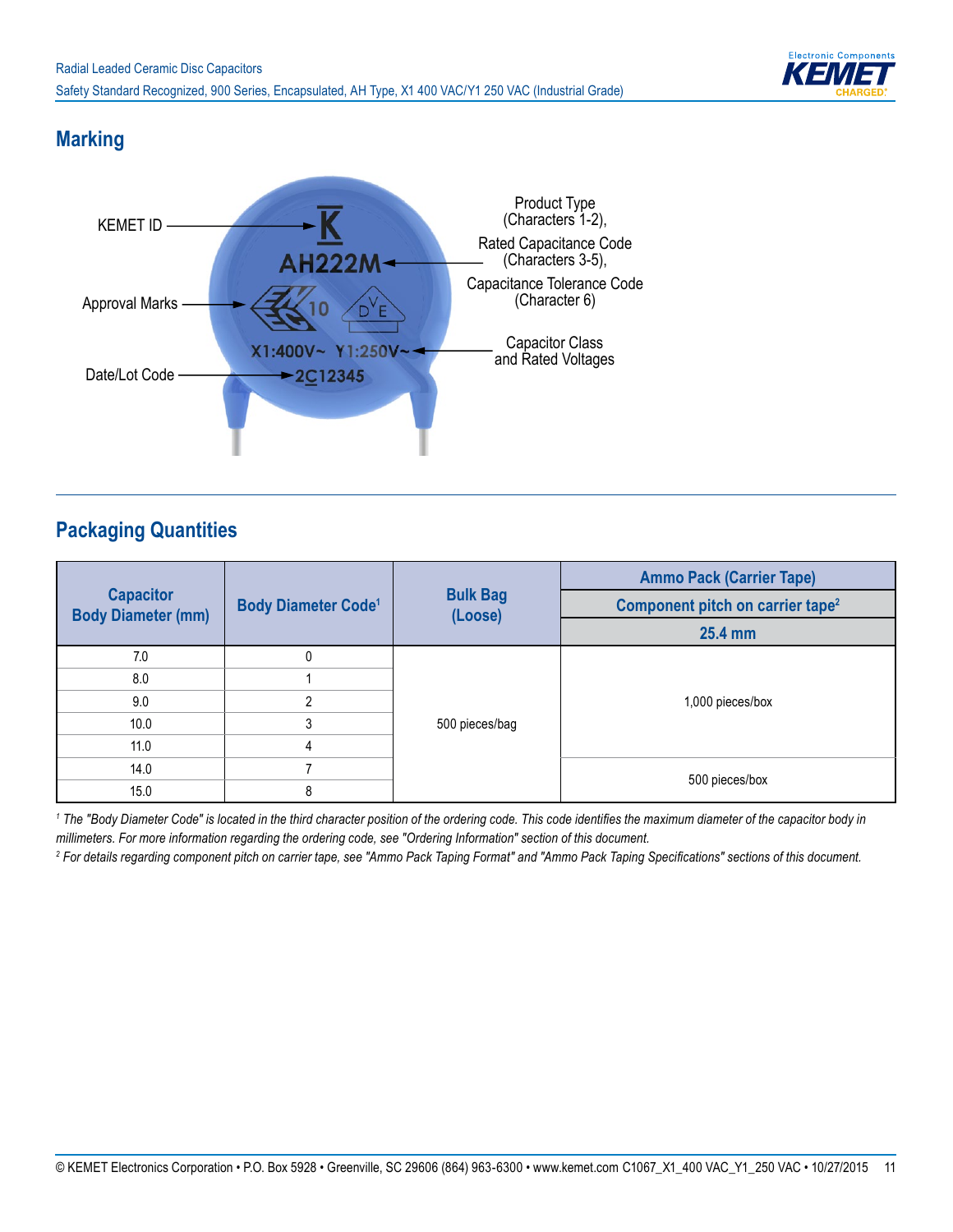

## **Figure 1 - Ammo Pack Taping Format (10 mm Lead Spacing)**





# **Table 3 – Ammo Pack Taping Specifications**

| <b>Lead Spacing</b>                                                  |                           | $10 \text{ mm}$                                                                                          |                        |  |
|----------------------------------------------------------------------|---------------------------|----------------------------------------------------------------------------------------------------------|------------------------|--|
| <b>Lead Style</b>                                                    |                           | <b>Straight</b>                                                                                          | Preformed <sup>1</sup> |  |
| Item                                                                 | Symbol                    | Dimensions (mm)                                                                                          |                        |  |
| Lead Spacing                                                         | $\mathsf F$               | $10.0 \pm 1.0$                                                                                           |                        |  |
| <b>Component Pitch</b>                                               | $\sf P$                   | $25.4 \pm 2$                                                                                             |                        |  |
| Sprocket Hole Pitch                                                  | $P_0$                     | $12.7 \pm 0.3$                                                                                           |                        |  |
| Sprocket Hole Center to Component Center                             | $P_{2}$                   | $12.7 \pm 1.5$                                                                                           |                        |  |
| Sprocket Hole Center to Lead Center                                  | $P_{1}$                   | $7.7 \pm 1.5$                                                                                            |                        |  |
| <b>Body Diameter</b>                                                 | D                         | See "Product Ordering Codes and Ratings" section of this document.                                       |                        |  |
| Component Alignment (side/side)                                      | $\Delta S$                | $0 + 2.0$                                                                                                |                        |  |
| Carrier Tape Width                                                   |                           | $18.0 + 1.0 - 0.5$                                                                                       |                        |  |
| Sprocket Hole Position                                               | $W_1$<br>$9.0 \pm 0.5$    |                                                                                                          |                        |  |
| Height to Seating Plane <sup>2</sup> (preformed leads <sup>1</sup> ) | H <sub>0</sub>            | N/A                                                                                                      | $18.0 + 2.0 - 0$       |  |
| Height to Seating Plane <sup>2</sup> (straight leads)                | $\boldsymbol{\mathsf{H}}$ | $20.0 + 1.5/-1.0$                                                                                        | N/A                    |  |
| <b>Lead Protrusion</b>                                               | $\ell$                    | 2.0 maximum                                                                                              |                        |  |
| Diameter of Sprocket Hole                                            | $D_0$                     | $4.0 \pm 0.2$                                                                                            |                        |  |
| <b>Lead Diameter</b>                                                 | φd                        | $0.5 \pm 0.1$                                                                                            |                        |  |
| Carrier Tape Thickness                                               | $t_{1}$                   | $0.6 \pm 0.3$                                                                                            |                        |  |
| Total Thickness (Carrier Tape, Hold-Down Tape and Lead)              | t <sub>2</sub>            | 1.5 maximum                                                                                              |                        |  |
| Component Alignment (front/back)                                     | $\Delta h$                | 2.0 maximum                                                                                              |                        |  |
|                                                                      | $\Delta h$ <sub>2</sub>   | 2.0 maximum                                                                                              |                        |  |
| Cut Out Length                                                       | L                         | 11.0 maximum                                                                                             |                        |  |
| Hold-Down Tape Width                                                 | $W_0$                     | 11.0 minimum                                                                                             |                        |  |
| Hold-Down Tape Position                                              | $\mathsf{W}_{\mathsf{2}}$ | $1.5 \pm 1.5$                                                                                            |                        |  |
| Coating Extension on Leads (meniscus)                                | e                         | 3.0 maximum for straight lead; not to exceed the bend for preformed <sup>1</sup> lead<br>configurations. |                        |  |
| <b>Body Thickness</b>                                                | $\mathsf T$               | See "Product Ordering Codes and Ratings" section of this document.                                       |                        |  |

*1 Preformed (crimped) lead configurations include vertical kink and outside kink. See "Lead Configurations" and "Ordering Information" sections of this document for further details.*

*2 Also referred to as "lead length" in this document.*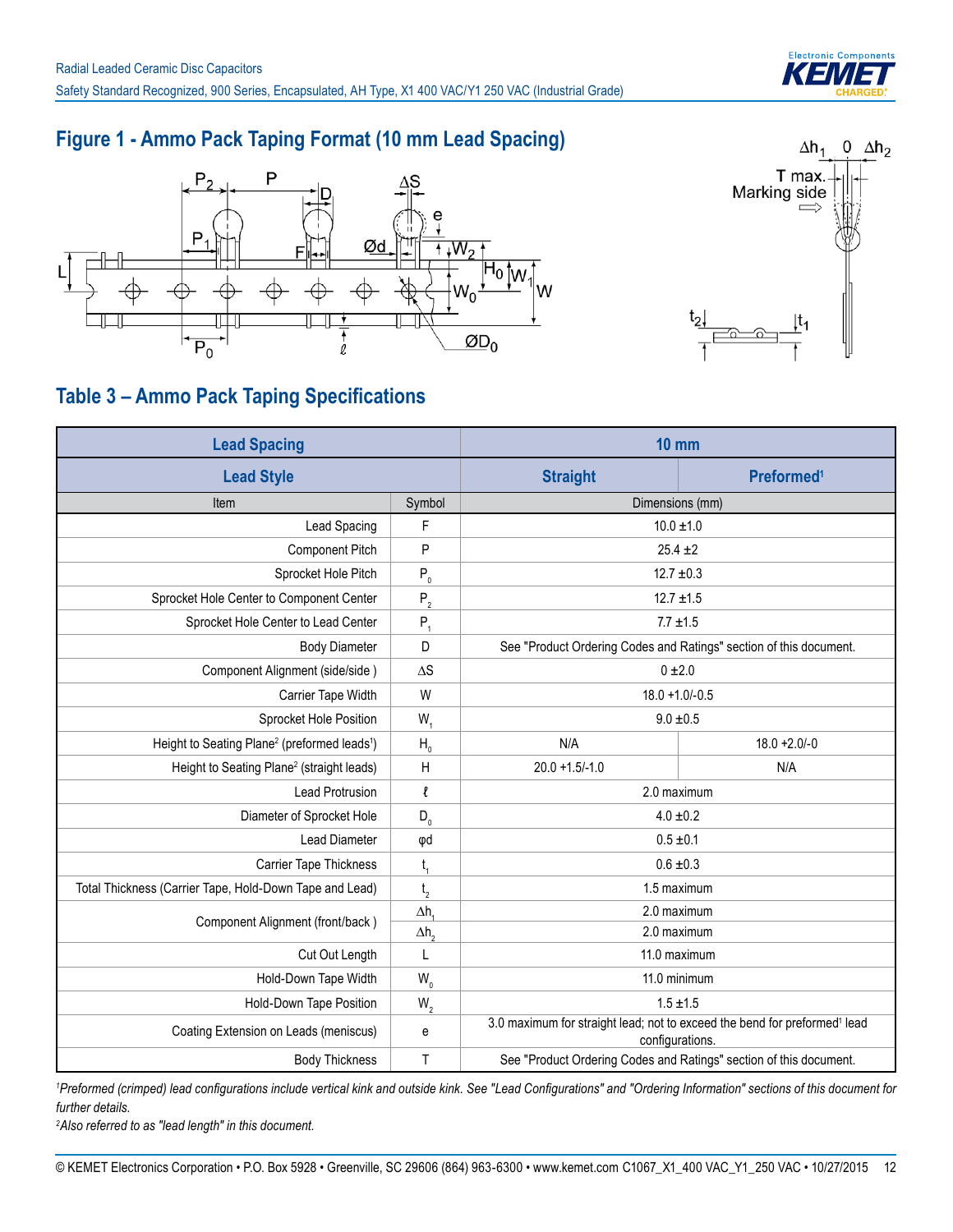

## **Application Notes:**

#### **Storage and Operating Conditions:**

The insulating coating of these devices does not form an air and moisture-tight seal. Avoid exposure to moisture and do not use or store these devices in a corrosive atmosphere, especially where chloride gas, sulfide gas, acid, alkali, salt, or the like are present. Before cleaning, bonding or molding these devices, it is important to verify that your process does not affect product quality and performance. KEMET recommends testing and evaluating the performance of a cleaned, bonded or molded product prior to implementing and/or qualifying any of these processes. Store the capacitors where the temperature and relative humidity do not exceed 40 degrees Centigrade and 70% respectively. For optimum solderability, capacitor stock should be used promptly, preferably within 6 months of receipt.

#### **Working Voltage:**

Application voltage (Vp-p or Vo-p) must not exceed the voltage rating of the capacitor. Irregular voltages can be generated for a transient period of time when voltage is initially applied and/or removed from a circuit. It is important to choose a capacitor with a voltage rating greater than or equal to these irregular voltages.



#### **Operating Temperature and Self-Generating Heat:**

The surface temperature of a capacitor should be kept below the upper limit of its rated operating temperature range. Be sure to take into account the heat generated by the capacitor itself. When the capacitor is used in a high-frequency current, pulse current or similar current, it may self-generate heat due to dielectric loss. Temperature rise due to self-generated heating should not exceed 20°C (while operated at an atmosphere temperature of 25°C).

#### **Handling - Vibration and Impact:**

Do not expose these devices or their leads to excessive shock or vibration during use.

#### **FAILURE TO FOLLOW THE ABOVE CAUTIONS MAY RESULT, WORST CASE, IN A SHORT CIRCUIT AND CAUSE FUMING OR PARTIAL DISPERSION WHEN THE PRODUCT IS USED.**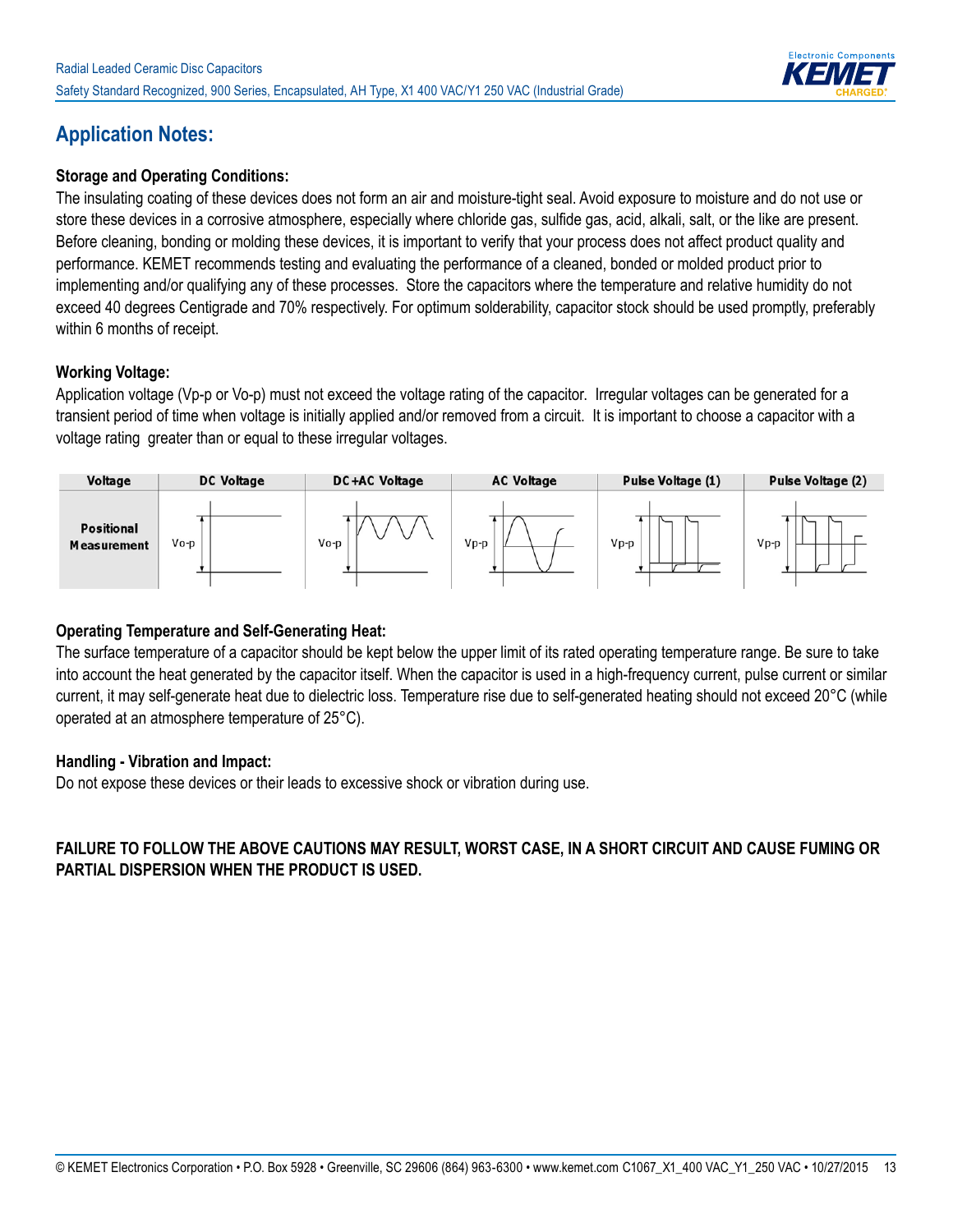

### **KEMET Corporation World Headquarters**

2835 KEMET Way Simpsonville, SC 29681

Mailing Address: P.O. Box 5928 Greenville, SC 29606

www.kemet.com Tel: 864-963-6300 Fax: 864-963-6521

**Corporate Offices** Fort Lauderdale, FL Tel: 954-766-2800

### **North America**

**Northeast** Wilmington, MA Tel: 978-658-1663

**Southeast** Lake Mary, FL Tel: 407-855-8886

**Central** Novi, MI Tel: 248-994-1030

Irving, TX Tel: 972-915-6041

**West** Milpitas, CA Tel: 408-433-9950

**Mexico**  Guadalajara, Jalisco Tel: 52-33-3123-2141

#### **Europe**

**Southern Europe** Sasso Marconi, Italy Tel: 39-051-939111

Skopje, Macedonia Tel: 389-2-55-14-623

**Central Europe** Landsberg, Germany Tel: 49-8191-3350800

Kamen, Germany Tel: 49-2307-438110

**Northern Europe** Wyboston, United Kingdom Tel: 44-1480-273082

Espoo, Finland Tel: 358-9-5406-5000

#### **Asia**

**Northeast Asia** Hong Kong Tel: 852-2305-1168

Shenzhen, China Tel: 86-755-2518-1306

Beijing, China Tel: 86-10-5877-1075

Shanghai, China Tel: 86-21-6447-0707

Seoul, South Korea Tel: 82-2-6294-0550

Taipei, Taiwan Tel: 886-2-27528585

**Southeast Asia** Singapore Tel: 65-6701-8033

Penang, Malaysia Tel: 60-4-6430200

Bangalore, India Tel: 91-806-53-76817

*Note: KEMET reserves the right to modify minor details of internal and external construction at any time in the interest of product improvement. KEMET does not*  assume any responsibility for infringement that might result from the use of KEMET Capacitors in potential circuit designs. KEMET is a registered trademark of *KEMET Electronics Corporation.* 

© KEMET Electronics Corporation • P.O. Box 5928 • Greenville, SC 29606 (864) 963-6300 • www.kemet.com C1067\_X1\_400 VAC\_Y1\_250 VAC • 10/27/2015 14